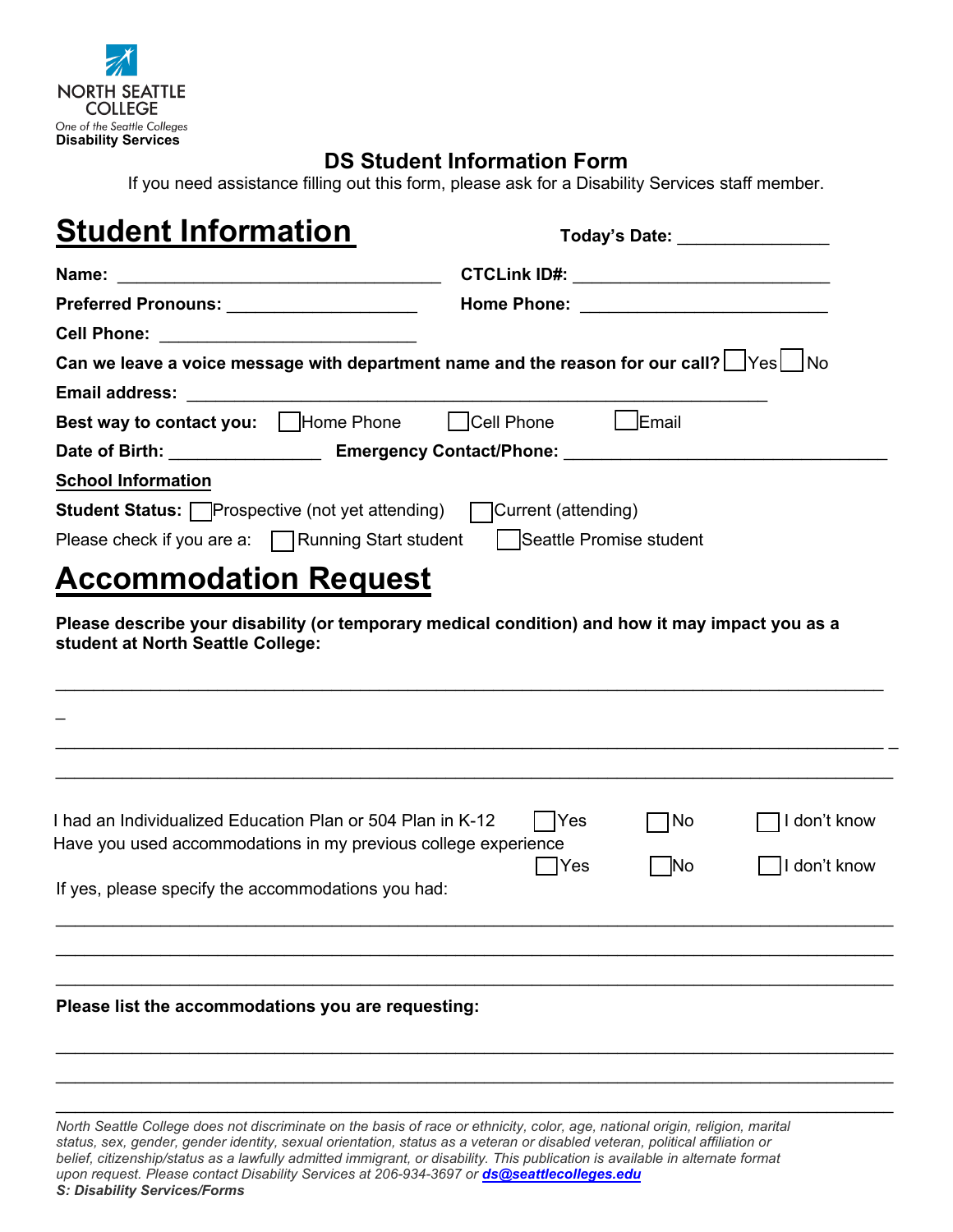#### **Please indicate which off-campus resources you have used:**

DSHS (Department of Social & Health Services) TVeterans Affairs HSDC (Hearing, Speech & Deafness Center) MorkSource Other (please specify below)

 $\overline{\phantom{a}}$  , where  $\overline{\phantom{a}}$  , where  $\overline{\phantom{a}}$  , where  $\overline{\phantom{a}}$ 

 $\Box$ DSB (Department of Services for the Blind)  $\Box$ DVR (Department of Vocational Rehabilitation)

**What would you most like to accomplish while you are here at NSC? Is there anything else you would like us to know?** 

 $\_$  , and the set of the set of the set of the set of the set of the set of the set of the set of the set of the set of the set of the set of the set of the set of the set of the set of the set of the set of the set of th  $\_$  ,  $\_$  ,  $\_$  ,  $\_$  ,  $\_$  ,  $\_$  ,  $\_$  ,  $\_$  ,  $\_$  ,  $\_$  ,  $\_$  ,  $\_$  ,  $\_$  ,  $\_$  ,  $\_$  ,  $\_$  ,  $\_$  ,  $\_$  ,  $\_$  ,  $\_$  ,  $\_$  ,  $\_$  ,  $\_$  ,  $\_$  ,  $\_$  ,  $\_$  ,  $\_$  ,  $\_$  ,  $\_$  ,  $\_$  ,  $\_$  ,  $\_$  ,  $\_$  ,  $\_$  ,  $\_$  ,  $\_$  ,  $\_$  , \_\_\_\_\_\_\_\_\_\_\_\_\_\_\_\_\_\_\_\_\_\_\_\_\_\_\_\_\_\_\_\_\_\_\_\_\_\_\_\_\_\_\_\_\_\_\_\_\_\_\_\_\_\_\_\_\_\_\_\_\_\_\_\_\_\_\_\_\_\_\_\_\_\_\_\_\_\_\_\_\_\_\_\_\_\_\_\_

# **Confidentiality**

Disability Services (DS) is committed to ensuring that all information and communication pertaining to a student's disability is maintained as confidential as required or permitted by law. All information submitted to the DS Office is kept separate from an academic record and is considered private under the Family Education Rights and Privacy Act (FERPA). DS will not disclose any information unless previously authorized by you or requested by law.

## **Verification**

By signing this form, I hereby verify that the information I have provided is true and accurate. I have been informed of the policy regarding confidentiality and the release of information from my DS file. I understand that DS may release information from my file to be used in a confidential manner with appropriate College faculty and officials who have a legitimate educational interest.

| <b>Student Signature</b>                                                                                             | Date                                                                              |
|----------------------------------------------------------------------------------------------------------------------|-----------------------------------------------------------------------------------|
| Director's Signature                                                                                                 | Date                                                                              |
| Thank you – we look forward to partnering with you.<br>Questions? Reach us at 206-934-3697 or ds@seattlecolleges.edu | For DS Office Use Only<br>DSS Code<br>Entered By ______________<br>LOA Begin Date |

*North Seattle College does not discriminate on the basis of race or ethnicity, color, age, national origin, religion, marital status, sex, gender, gender identity, sexual orientation, status as a veteran or disabled veteran, political affiliation or belief, citizenship/status as a lawfully admitted immigrant, or disability. This publication is available in alternate format upon request. Please contact Disability Services at 206-934-3697 or [ds@seattlecolleges.edu](mailto:ds@seattlecolleges.edu) S: Disability Services/Forms*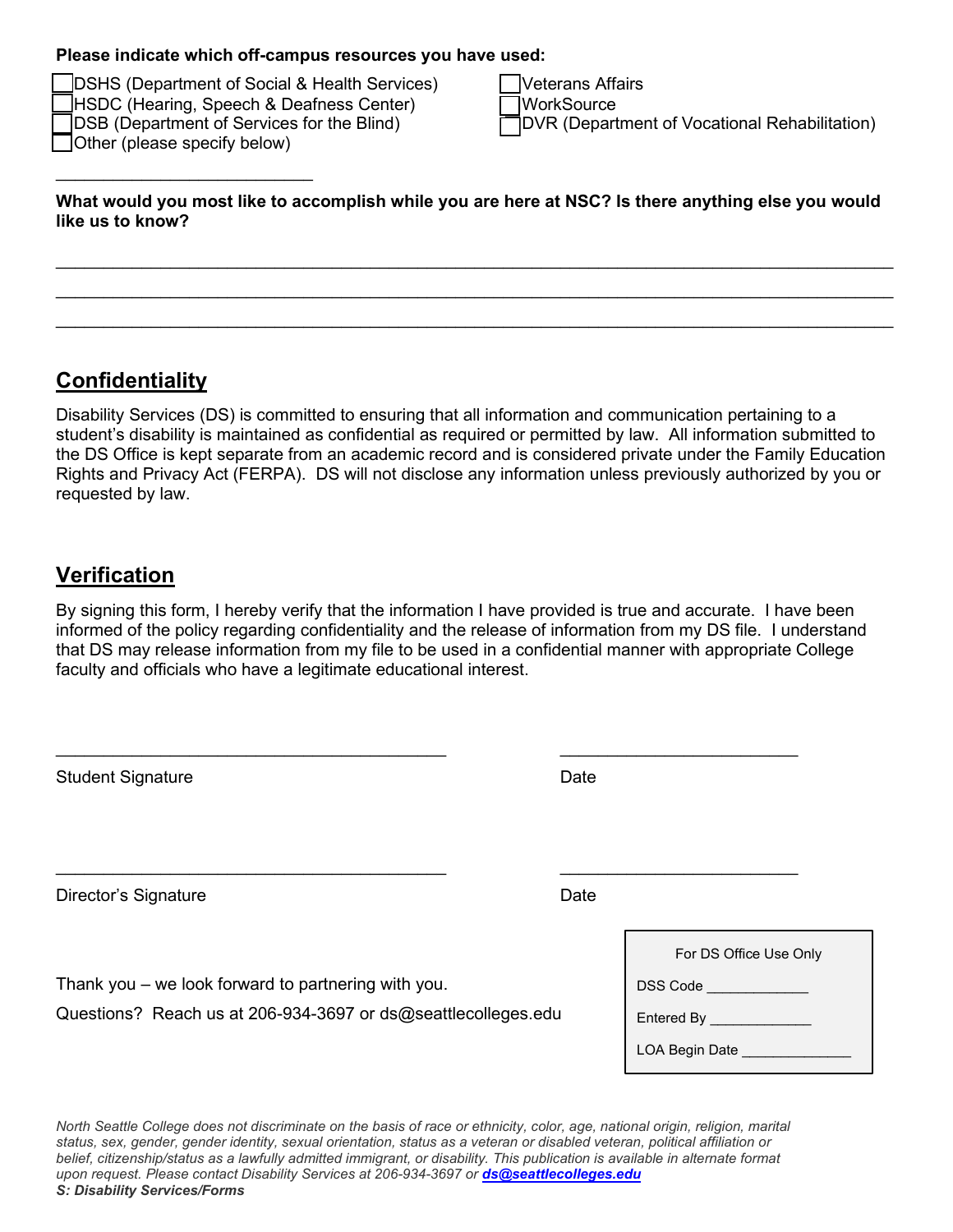

Disability Services College Center Bldg, 2<sup>nd</sup> Floor 9600 College Way North Seattle, Washington 98103-3599 (206) 934-3697

## **Student Rights and Responsibilities**

Please initial your understanding and agreement:

#### **Rights**

- I understand that my participation with DS is voluntary. I have the right to not utilize an approved accommodation.
- \_\_\_\_\_ I understand that the NSC is committed to providing qualified students with a disability an equal opportunity to access the benefits, rights, and privileges of District services, programs and activities in an accessible setting appropriate to the student's needs in compliance with the Americans with Disabilities Act Amendments Act, Section 504 of the Rehabilitation Act of 1973 and the disability laws of the State of Washington.

## **Responsibilities**

- It is my responsibility to provide information on a timely basis regarding the functional impact of the disability, and the specific accommodations requested to the Disability Support Services Office designated by the college to serve students with disabilities. Requests for accommodations should be received by the college with advance notice because certain accommodations require several weeks to implement. Lack of advance written notice may delay the availability of an accommodation.
- It is my responsibility to provide appropriate documentation concerning the functional impact of the disability so that the college may determine appropriate accommodations. Such written documentation shall include, but is not limited to; identification of tests administered, test results, description of the covered disability, and recommended accommodations from the student's physician or other qualified professional. Specific procedures for this process are available in the DSS Office on each campus. I acknowledge that submitted documentation becomes part of my Disability Services student file. **I will save a copy of my documentation for my own personal records before submitting.**
- It is my responsibility to promptly notify the appropriate office designated by the college to serve students with disabilities of any problems encountered in receiving the agreed-upon accommodations.

*The Seattle Colleges do not discriminate on the basis of race or ethnicity, color, age, national origin, religion, marital status, sex, gender, sexual orientation, gender identity, veteran or disabled veteran status, political affiliation or belief, citizenship/status as a lawfully admitted immigrant, or disability. This publication is available in alternative format upon request. Please contact Disability Services at 206-934-3697 or [ds@seattlecolleges.edu.](mailto:ds@seattlecolleges.edu) S:\Disability Services\Forms*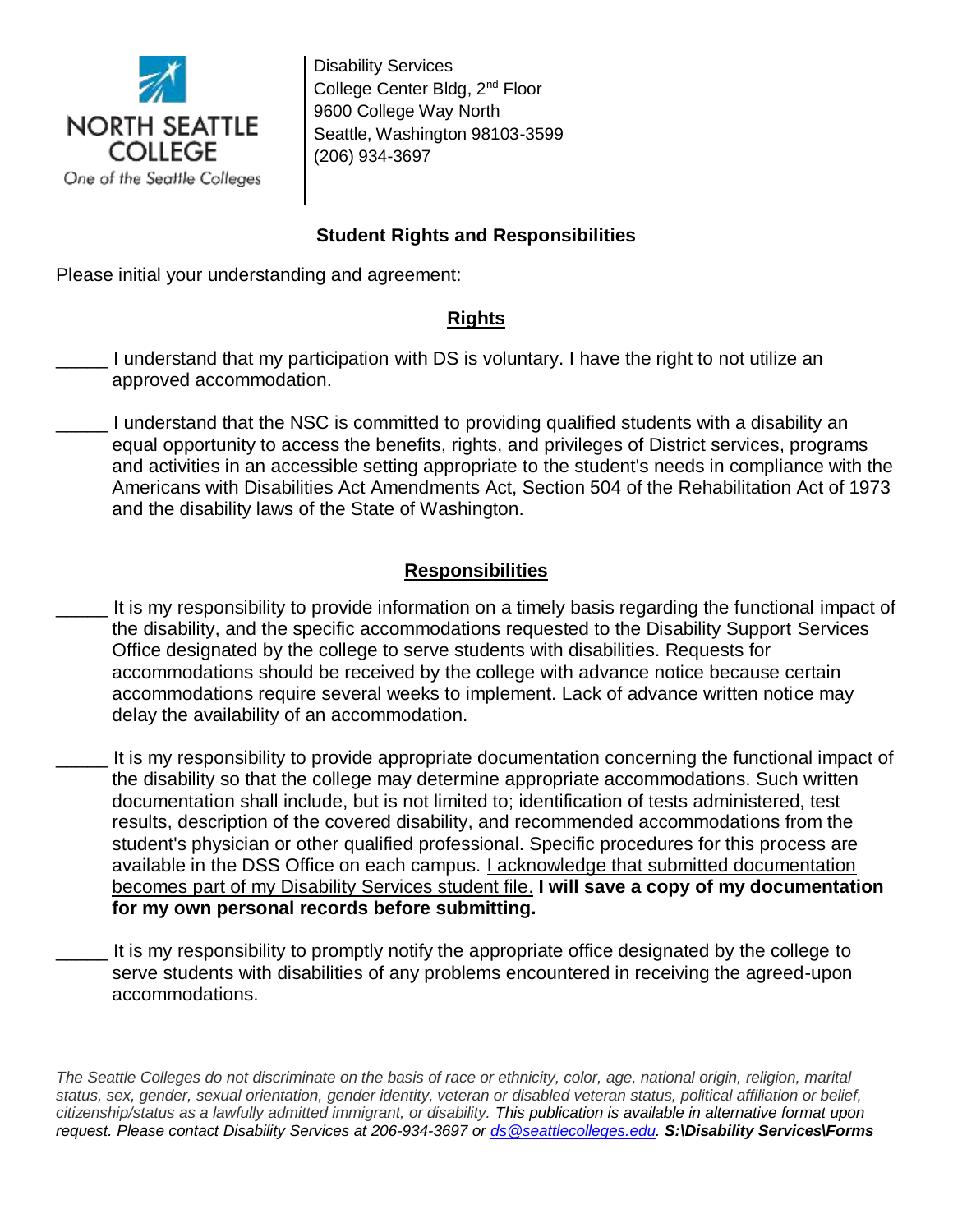- \_\_\_\_\_ All requests for effective communication services (such as ASL interpreters) must be made to Disability Services. Requests for services with less than four weeks' notice for ongoing classes can result in delayed services. At least 5 business days may be needed for one-time events or services. Fulfillment of requests is contingent upon service provider availability.
- It is my responsibility to initiate and maintain ongoing contact as necessary with Disability Services in order to receive accommodations.
- It is my responsibility to request a Letter of Accommodation from DS each quarter that I want to receive accommodations. I understand that accommodations are not implemented unless I request them.
- I understand that accommodations are not retroactive and do not apply to course work completed before the accommodations were implemented.
- \_\_\_\_\_ It is my responsibility to inform DS if I add, drop, or change a class during the quarter.
- It is my responsibility to meet the academic and technical standards required for admission to, participation in, and/or fulfillment of essential requirements of college programs or activities. I understand that North Seattle College cannot substantially alter essential program or licensing requirements.
- It is my responsibility to follow up with my instructors to discuss how the accommodations will be arranged if their assistance is needed.
- It is my responsibility to inform DS as soon as possible if there is a problem with my accommodations, if my accommodations are not being provided, or if I have questions about my accommodations.
- It is my responsibility to arrange and use an accommodation appropriately, as instructed by DS.

Student Signature Date

\_\_\_\_\_\_\_\_\_\_\_\_\_\_\_\_\_\_\_\_\_\_\_\_\_\_\_\_\_\_\_\_\_\_\_\_\_\_\_\_\_\_\_ \_\_\_\_\_\_\_\_\_\_\_\_\_\_\_\_\_\_\_\_\_\_\_\_\_\_\_\_

\_\_\_\_\_\_\_\_\_\_\_\_\_\_\_\_\_\_\_\_\_\_\_\_\_\_\_\_\_\_\_\_\_\_\_\_\_\_\_\_\_\_\_ \_\_\_\_\_\_\_\_\_\_\_\_\_\_\_\_\_\_\_\_\_\_\_\_\_\_\_\_ DS Staff Signature Date Date

*The Seattle Colleges do not discriminate on the basis of race or ethnicity, color, age, national origin, religion, marital status, sex, gender, sexual orientation, gender identity, veteran or disabled veteran status, political affiliation or belief, citizenship/status as a lawfully admitted immigrant, or disability. This publication is available in alternative format upon request. Please contact Disability Services at 206-934-3697 or [ds@seattlecolleges.edu.](mailto:ds@seattlecolleges.edu) S:\Disability Services\Forms*